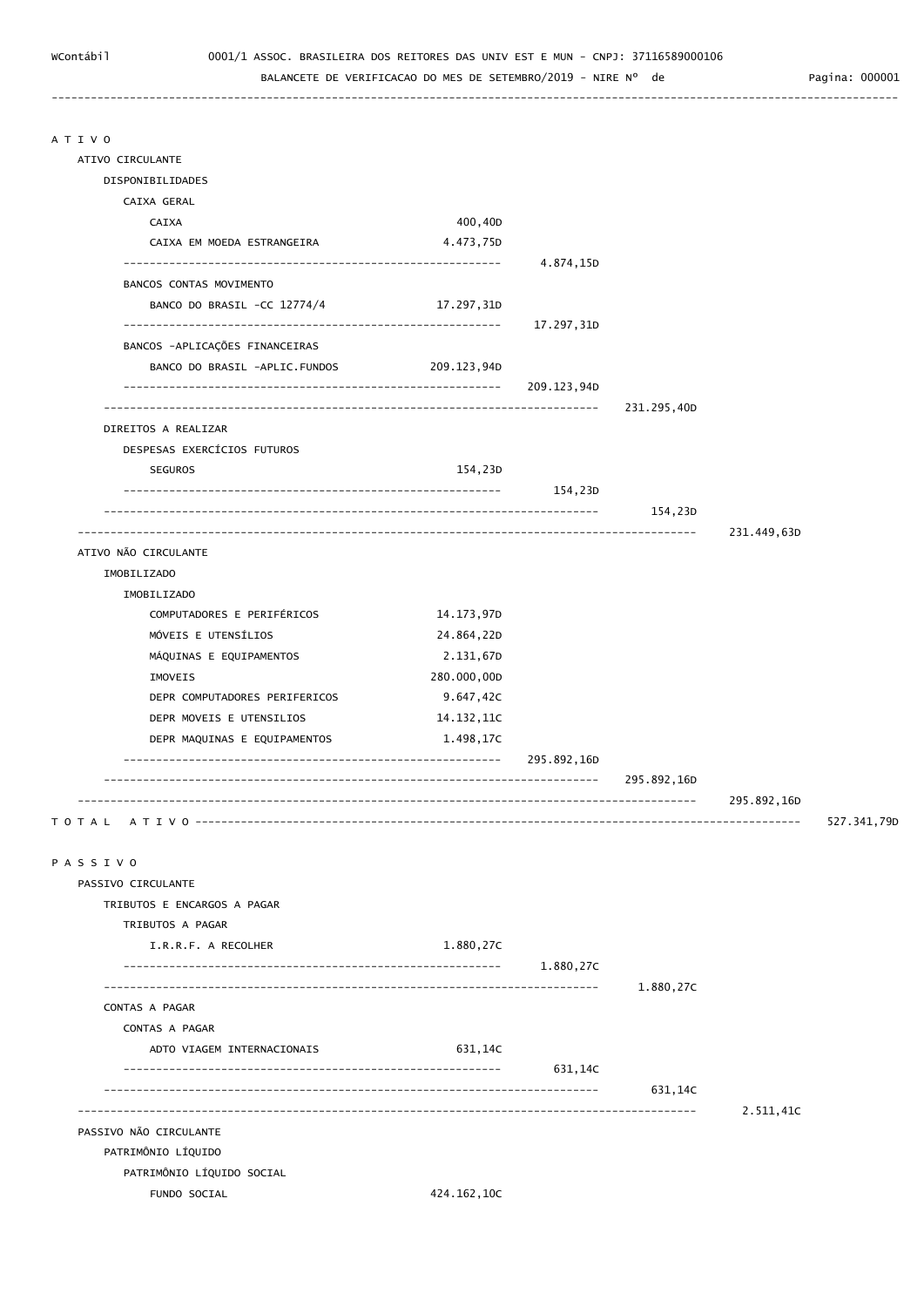| WContábil<br>0001/1 ASSOC. BRASILEIRA DOS REITORES DAS UNIV EST E MUN - CNPJ: 37116589000106 | BALANCETE DE VERIFICACAO DO MES DE SETEMBRO/2019 - NIRE Nº de |             |             |             | Pagina: 000002 |
|----------------------------------------------------------------------------------------------|---------------------------------------------------------------|-------------|-------------|-------------|----------------|
|                                                                                              |                                                               |             |             |             |                |
|                                                                                              |                                                               |             |             |             |                |
|                                                                                              |                                                               |             | 424.162,10C |             |                |
|                                                                                              |                                                               |             |             | 424.162,10C | 426.673,51C    |
| CONTAS DE RESULTADO                                                                          |                                                               |             |             |             |                |
| RECEITAS                                                                                     |                                                               |             |             |             |                |
| RECEITAS ORDINARIAS                                                                          |                                                               |             |             |             |                |
| CONTRIBUIÇÕES DAS ASSOCIADAS                                                                 |                                                               |             |             |             |                |
| RECEITAS DE TRIMESTRALIDADES                                                                 | 428.375,00C                                                   |             |             |             |                |
|                                                                                              |                                                               | 428.375,00C |             |             |                |
|                                                                                              |                                                               |             | 428.375,00C |             |                |
| RECEITAS FINANCEIRAS                                                                         |                                                               |             |             |             |                |
| RECEITAS FINANCEIRAS                                                                         |                                                               |             |             |             |                |
| RECEITAS DE APLIC. FINANCEIRAS                                                               | 5.670,56C                                                     |             |             |             |                |
|                                                                                              |                                                               |             |             |             |                |
|                                                                                              |                                                               |             | 5.670,56C   |             |                |
|                                                                                              |                                                               |             |             | 434.045,56C |                |
| <b>DESPESAS</b><br>DESPESAS OPERACIONAIS                                                     |                                                               |             |             |             |                |
| DESPESAS DE ASSESSORIA                                                                       |                                                               |             |             |             |                |
| HONORARIOS SECRETARIO EXECUTIV                                                               | 71.225,00D                                                    |             |             |             |                |
| ASSESSORIA A PRESIDENCIA                                                                     | 14.000,00D                                                    |             |             |             |                |
| HONORARIOS SERV.WEB DESIGNER                                                                 | 12.150,00D                                                    |             |             |             |                |
| ASSESSORIA DE COMUNICAÇÃO                                                                    | 12.150,00D                                                    |             |             |             |                |
| HONORARIOS SERV.CONTABEIS                                                                    | 18.500,00D                                                    |             |             |             |                |
|                                                                                              |                                                               | 128.025,00D |             |             |                |
| DESPESAS ADMINISTRATIVAS                                                                     |                                                               |             |             |             |                |
| DESP.SALARIO FUNCIONÁRIOS                                                                    | 60.265,94D                                                    |             |             |             |                |
| DESP.C/MATERIAL EXPEDIENTE                                                                   | 1.032,68D                                                     |             |             |             |                |
| DESP. COM IMPRESSOS E JORNAIS                                                                | 76,20D                                                        |             |             |             |                |
| DESP.C/MATERIAL DE CONSUMO                                                                   | 172,64D                                                       |             |             |             |                |
| DESPESAS C/TELEFONE E INTERNET                                                               | 4.177,58D                                                     |             |             |             |                |
| DESPESAS C/POSTAGENS (CORREIO)                                                               | 537,98D                                                       |             |             |             |                |
| DESPESAS DE COPA E COZINHA                                                                   | 1.336,41D                                                     |             |             |             |                |
| DESP.C/FOTOCOPIAS E ENCADERNAÇ                                                               | 248,10D                                                       |             |             |             |                |
| DESPESAS COM ENERGIA ELETRICA                                                                | 848,30D                                                       |             |             |             |                |
| DESPESAS C/SERVIÇOS DE LIMPEZA                                                               | 423,00D                                                       |             |             |             |                |
| DESPESAS COM CARTORIOS                                                                       | 537,65D                                                       |             |             |             |                |
| DESPESAS DE TRANSPORTE                                                                       | 335,53D                                                       |             |             |             |                |
| DESPESAS COM VALE ALIMENTAÇÃO                                                                | 4.240,80D                                                     |             |             |             |                |
| DESPESAS COM PLANO DE SAUDE                                                                  | 16.334,68D                                                    |             |             |             |                |
| DESP COM BENS E SOFTWARES                                                                    | 588,07D                                                       |             |             |             |                |
| DESPESAS DE CONDOMINIO                                                                       | 3.265,66D                                                     |             |             |             |                |
| DESP. C/REPAROS E MANUTENÇÃO                                                                 | 627,00D                                                       |             |             |             |                |
| DESPESAS COM SEGUROS                                                                         | 556,23D                                                       |             |             |             |                |
| OUTRAS DESPESAS                                                                              | 30,00D                                                        | 95.634,45D  |             |             |                |
| DESPESAS DE VIAGENS E EVENTOS                                                                |                                                               |             |             |             |                |
| DESP.TRANSPORTES AÉREOS                                                                      | 27.636,94D                                                    |             |             |             |                |
| DESP.DE TRANSPORTES -OUTROS                                                                  | 845,71D                                                       |             |             |             |                |
| DESPESAS COM TAXI                                                                            | 1.132,13D                                                     |             |             |             |                |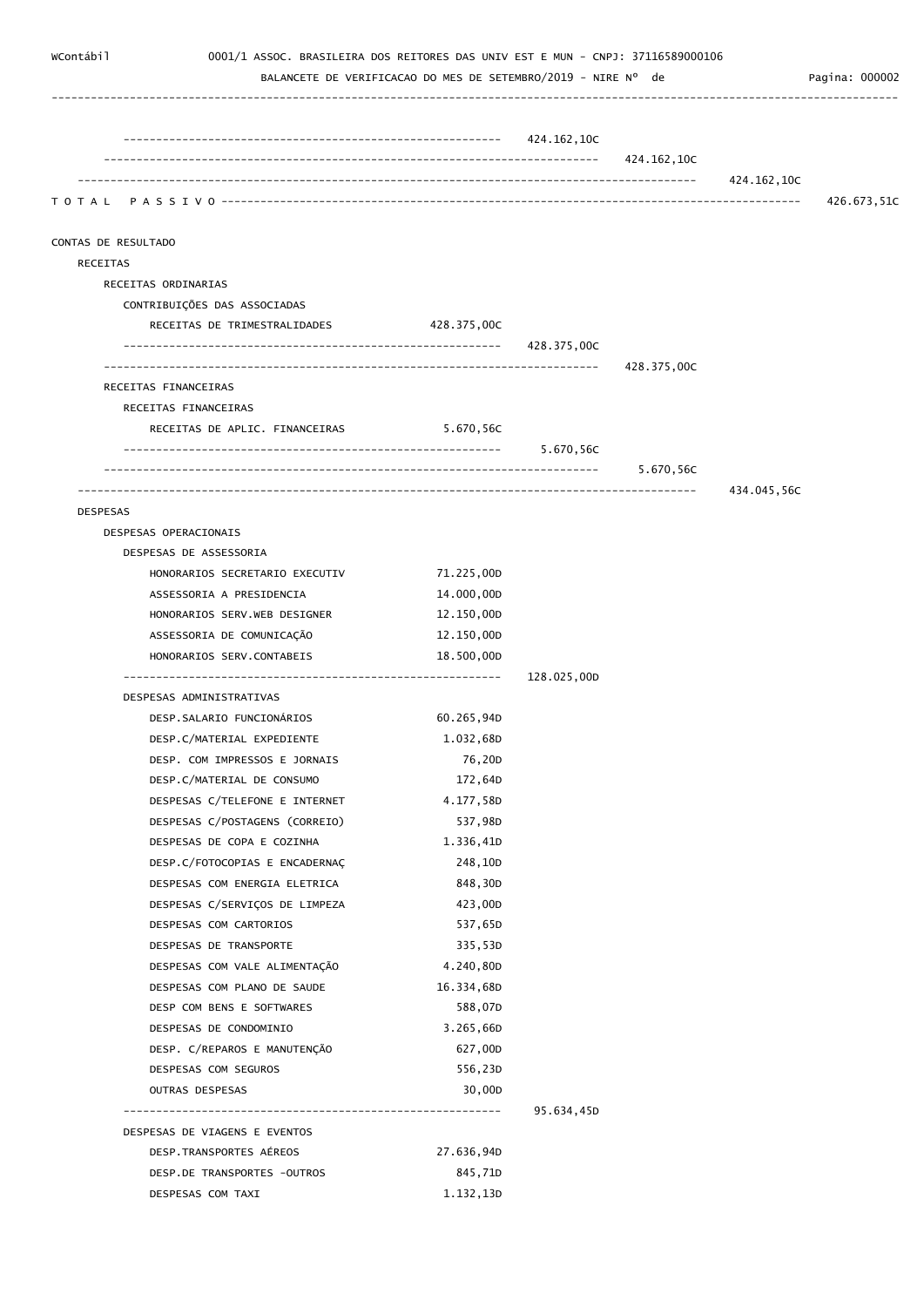## BALANCETE DE VERIFICACAO DO MES DE SETEMBRO/2019 - NIRE Nº de Pagina: 000003

| DESPESAS COM DIÁRIAS           | 24.669,35D |            |             |             |  |
|--------------------------------|------------|------------|-------------|-------------|--|
| DESPESAS COM ALIMENTAÇÃO       | 147,39D    |            |             |             |  |
| DESPESAS COM EVENTOS           | 10.688,50D |            |             |             |  |
| DESP.C/REPORTAGENS FOTOGRAFICA | 109,00D    |            |             |             |  |
| DESP.C/BRINDES E LEMBRANÇAS    | 2.822,50D  |            |             |             |  |
|                                |            | 68.051,52D |             |             |  |
| DESP.C/ENC. SOCIAIS E TRIBUTOS |            |            |             |             |  |
| DESPESAS DE F.G.T.S.           | 4.097,07D  |            |             |             |  |
| DESPESAS DE I.N.S.S.           | 31.311,84D |            |             |             |  |
| DESP. C/PIS SOBRE SALARIOS     | 512,15D    |            |             |             |  |
| IMP.DE RENDA S/APLIC.FINANC.   | 676,49D    |            |             |             |  |
| IMPOSTOS E TAXAS               | 2.910,34D  |            |             |             |  |
|                                |            | 39.507,89D |             |             |  |
|                                |            |            | 331.218,86D |             |  |
| DESPESAS FINANCEIRAS           |            |            |             |             |  |
| DESPESAS FINANCEIRAS           |            |            |             |             |  |
| DESPESAS COM TARIFAS BANCÁRIAS | 2.158,42D  |            |             |             |  |
|                                |            | 2.158,42D  |             |             |  |
|                                |            |            | 2.158,42D   |             |  |
|                                |            |            |             | 333.377,28D |  |